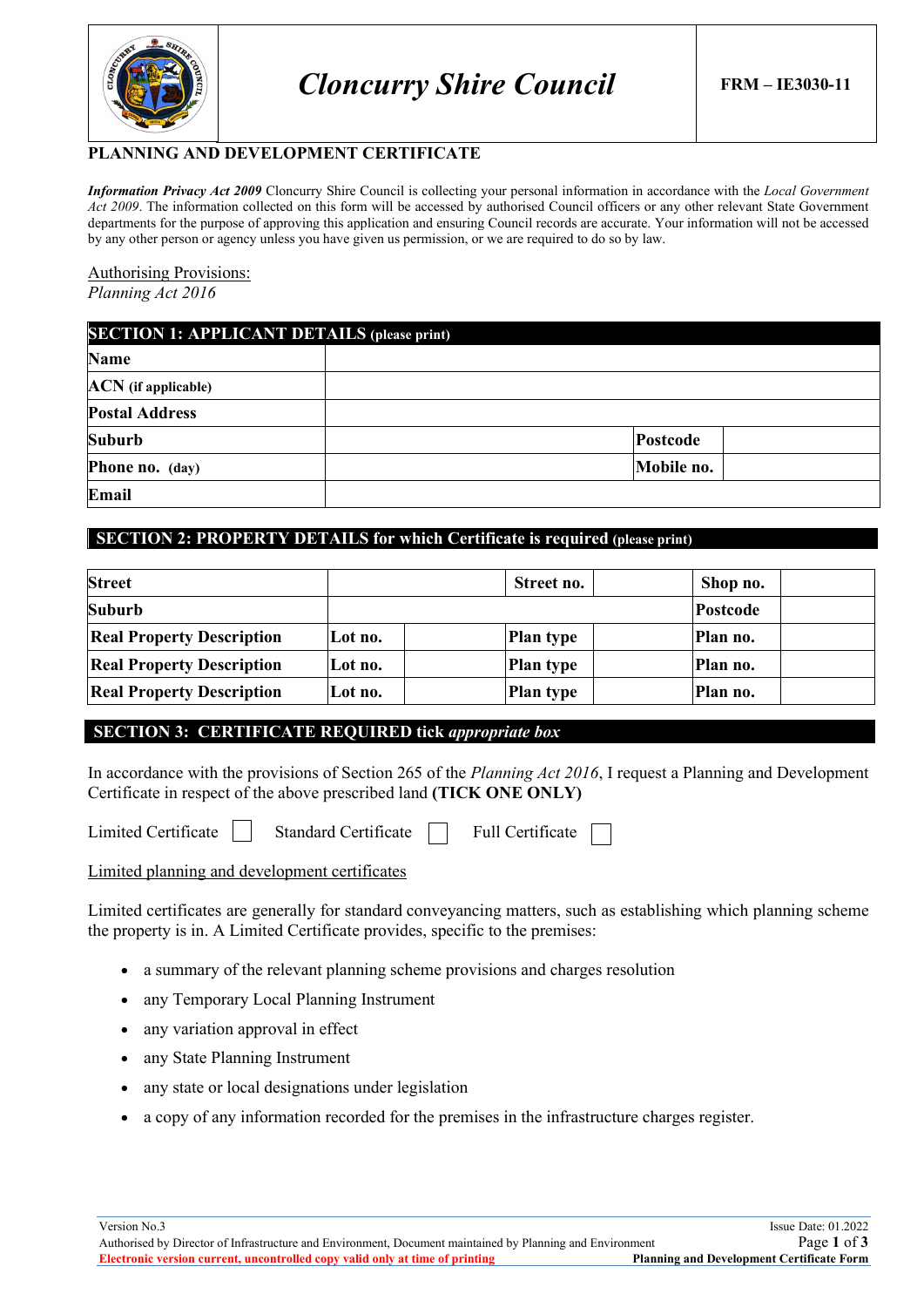

### Standard planning and development certificates

Standard certificates are generally for commercial enterprises. It provides the same information contained in a Limited Certificate and in addition, includes a copy of any:

- decision notices (or negotiated decision notices) for development approvals that have not lapsed
- minor changes to the development approval
- approvals given to extend the currency period of a development approval
- details relating to continuing approvals (approved before 30 March 1998)
- details of any decision to approve or refuse a historical application for rezoning (made under the repealed *Local Government (Planning and Environment) Act 1990*
- compliance certificate given under the *Sustainable Planning Act 2009*
- exemption certificate for development on the premises given under section 46 of the *Planning Act 2016*
- judgement or court order about the development approval (other than a judgment or order of a tribunal about a development permit for carrying out building works)
- agreement about a condition of the development approval that Council (or a concurrence agency) is party to
- infrastructure agreement applying to the premises that Council is party to.

### Full planning and development certificates

Full certificates are generally for commercial enterprises. A Full Certificate establishes Council's conditions for development approval, states whether or not the conditions have been complied with and describes any outstanding conditions.

These certificates state advice of prosecution, or awareness of proceedings for prosecutions, for a development offence in relation to a premises. Full certificates provide:

- the same information provided in both the Limited Certificate and Standard Certificate and;
- details of any current development approval containing conditions, and a statement of fulfilment or nonfulfilment of each condition at a stated day (after the certificate was applied for)
- if there was an infrastructure agreement that Council is party to, including: any obligations that have not been fulfilled, including details of the nature and extent of non-fulfilment details of any security given and whether any payment required under the security has been made
- advice of any prosecution for a development offence in relation to the premises that the Council is aware of; or proceedings for a prosecution for a development offence in relation to the premises that Council is aware of.

### Time to process

After the lodgement date, planning and development certificates results are provided within:

- 5 business days for a Limited Certificate
- 10 business days for a Standard Certificate
- 30 business days for a Full Certificate.

You cannot fast track a Planning and Development Certificate.